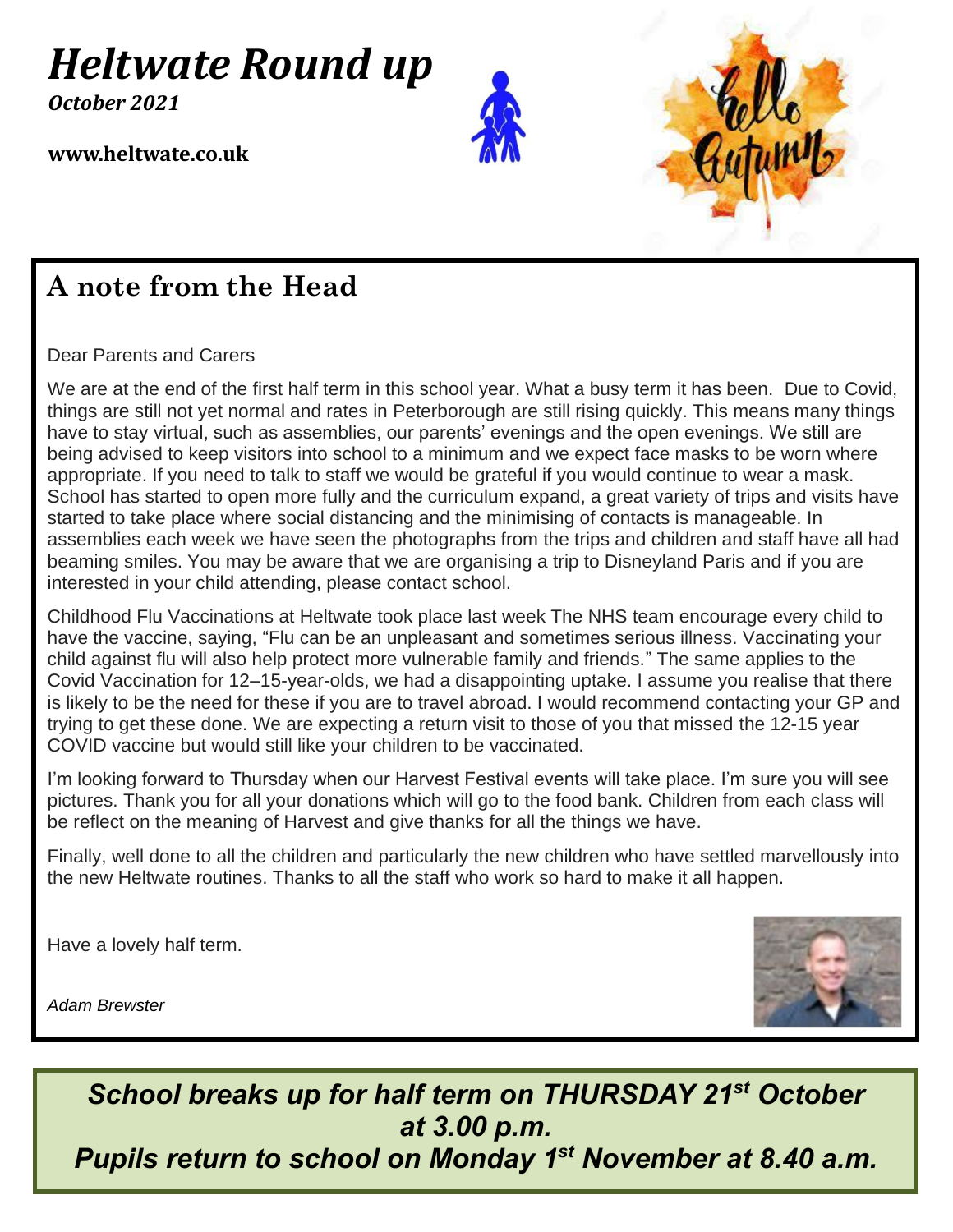# **Attendance**

The whole school attendance percentage for this half term is 91% which is below our target of 94%. The cold season and a nasty sickness bug has certainly had an impact on attendance this month so we hope that the half term break will stop the spread.

We are aware it may seem contradictory to expect high attendance for your child with the extra restrictions that COVID brings but we are expected to apply the same standards for our school for attendance regardless. **If your child is fit and well then they should be attending**. It states in the DFE guidance that **"***School attendance is mandatory for all pupils of compulsory school age and it is a priority to ensure that as many children as possible regularly attend school".*

If you feel there are issues other than illness that are affecting your child's attendance please do contact school. We want to work with you and your child to ensure that your child is able to attend and help in any way which we can.

To report a school absence please either send a class dojo message or telephone the school office on 01733 262878 by 9.15 a.m.

# **EHCP Reviews**

The EHCP annual review cycle has begun for this school year 2021 – 22 and all pupils will have their EHCP reviewed. The meeting will be taking place virtually– either by online meeting or phone call and your class teacher will be in touch with the meeting date in the weeks before your child's EHCP date.

Our Earwig online assessment programme is proving to be an excellent tool for tracking your child's EHCP targets and is regularly updated by teaching staff.

# **New Starters**

Our new starters who joined us in September have settled well into school life at Heltwate. Those who have needed a bit more support with the move to a new school are starting to feel more settled. Well done to parents / carers and staff.

#### **Parent / Carers vehicles onsite**

Please can we remind those who bring and collect their child into school that the school site cannot be accessed between  $8.40$  a.m.  $-9.00$  a.m. and  $2.40$  p.m.  $-3.15$  p.m. by vehicles. If you do come onto site it obstructs and slows down school transport making everyone late. We have seen a more streamlined start and end of day with transport this term which is great. May we also thank you for parking respectfully on the road near to school as we have had far fewer complaints from local residents.

# **Class Dojo**

Please make sure you are signed up to class dojo – we use it for all communication home from school.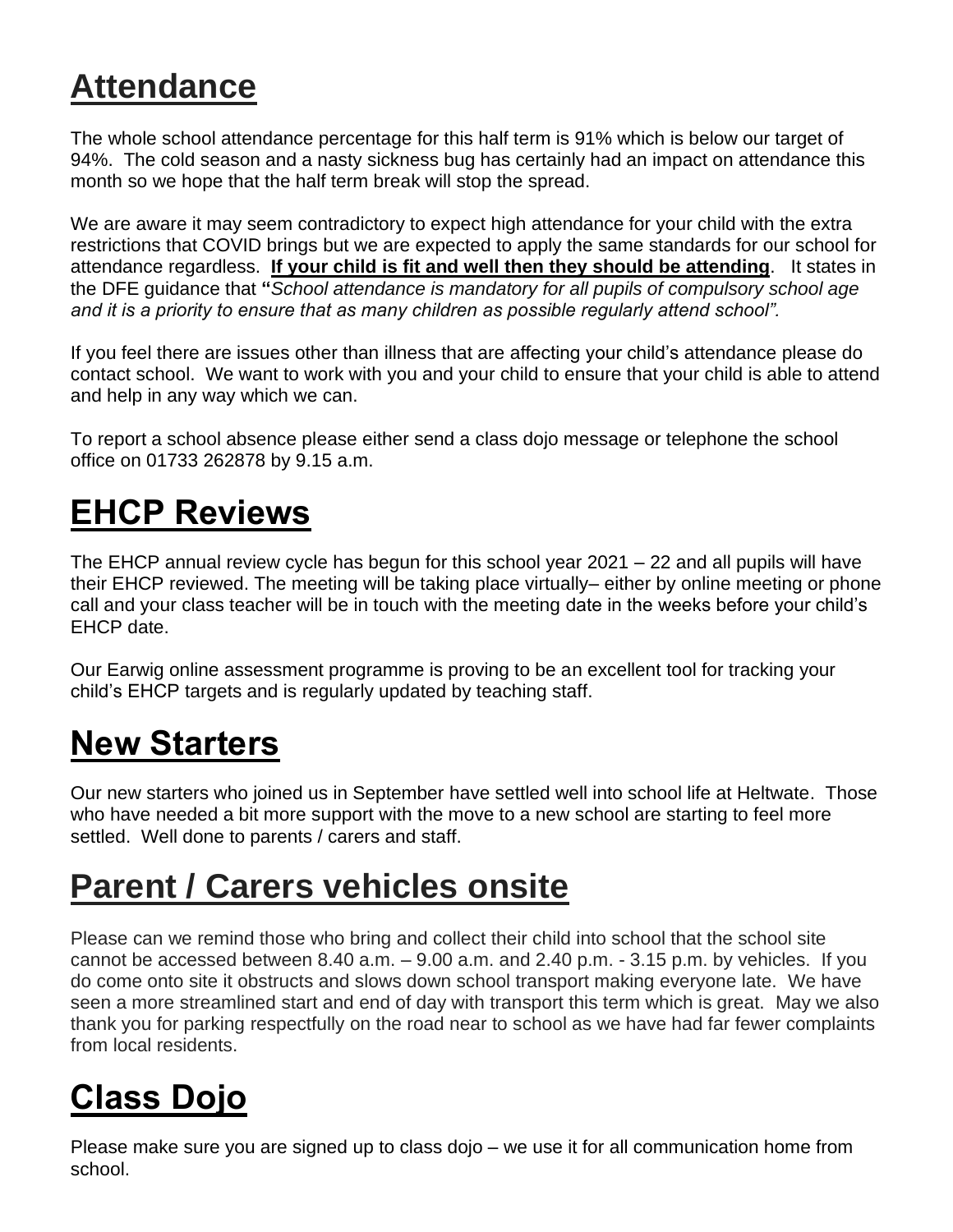# **School Transport**

All transport is managed by Peterborough City Council. If you need to speak to the transport team about your child's transport please ring 01733 317455 and NOT the school office.

### **Contact Numbers**

Please make sure that you let the school office know if you change your phone number or move house so we always have the correct details for you.

# **School Dinners**

The school dinner menu is changing after half term – it will be sent out to you all via Class Dojo.

Dinners are £2.70 a day for Years 3-6 and £2.90 a day for Year 7 upwards. Pupils in Reception, Year 1 and 2 do not need to pay.

Families who receive certain benefits may be eligible for free school meals. Your child is eligible if you're in receipt of one of the following benefits:

- •Universal Credit with an annual net earned income of no more than £7,400.
- Income Support
- Income-based Jobseeker's Allowance
- Income-related Employment and Support Allowance
- •Support under Part 6 of the Immigration and Asylum Act 1999
- •The guarantee element of Pension Credit
- •Working Tax Credit run-on (paid for the four weeks after you stop qualifying for Working Tax Credit)
- •Child Tax Credit (with no Working Tax Credit) with an annual income of no more than £16,190

The application is an online form which can be accessed from our website or from the link below: [https://www.cambridgeshire.gov.uk/residents/children-and-families/schools-learning/help-with](https://www.cambridgeshire.gov.uk/residents/children-and-families/schools-learning/help-with-school-learning-costs/free-school-meals)[school-learning-costs/free-school-meals](https://www.cambridgeshire.gov.uk/residents/children-and-families/schools-learning/help-with-school-learning-costs/free-school-meals)

# **Head Pupil**

Congratulations to our newly elected Head Boy, Istikhar and Deputy Head Boy, Liam! Voting was close.

Thank you to all the candidates for putting themselves forward.